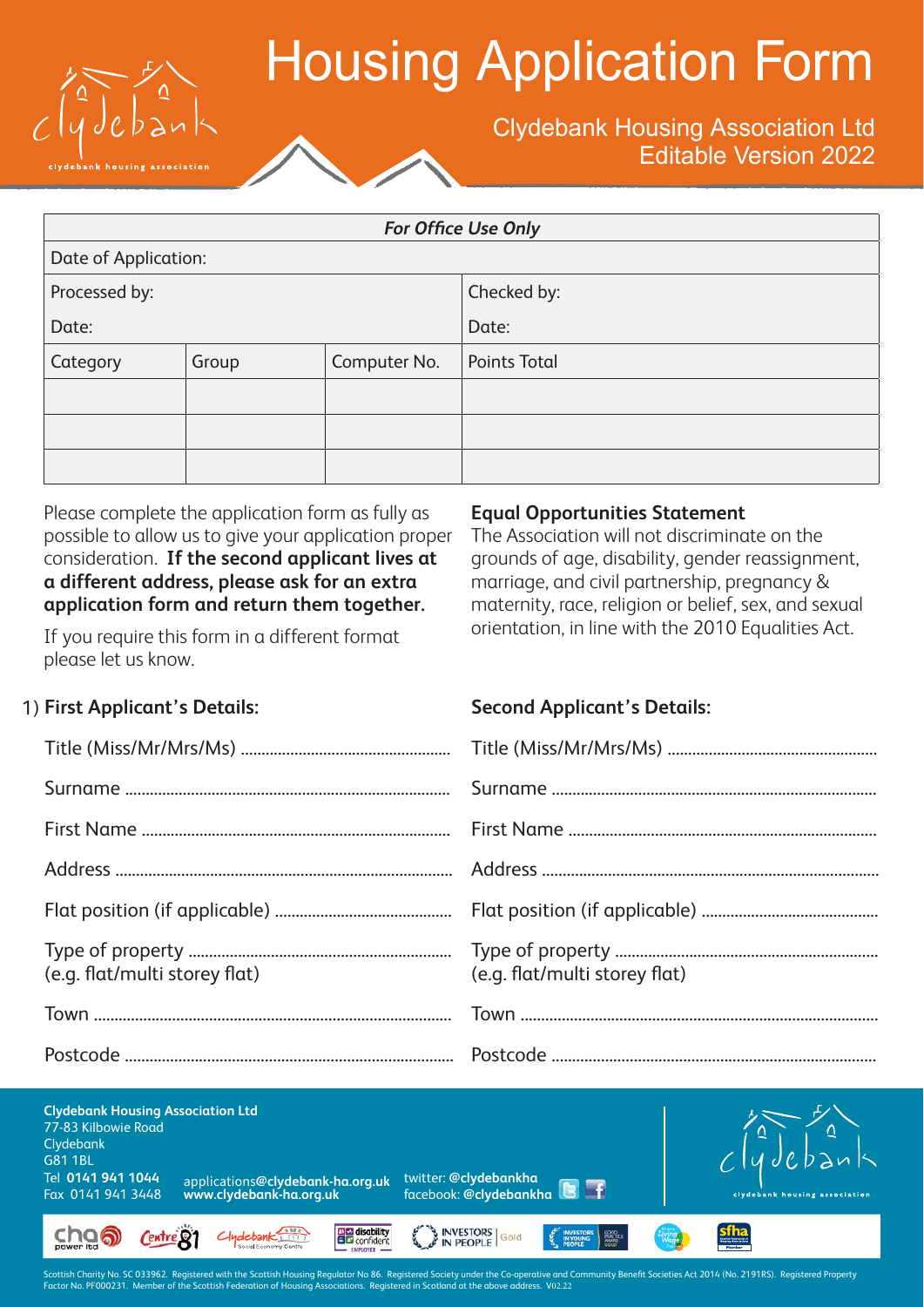

| <b>First Applicant's Details (continued):</b>                                         |                                            | <b>Second Applicant's Details (continued):</b>                                        |                                     |  |
|---------------------------------------------------------------------------------------|--------------------------------------------|---------------------------------------------------------------------------------------|-------------------------------------|--|
| Name                                                                                  |                                            | Name                                                                                  |                                     |  |
| Tel no.                                                                               |                                            | Tel no.                                                                               |                                     |  |
| <b>Email address</b>                                                                  |                                            | <b>Email address</b>                                                                  |                                     |  |
| Date of birth                                                                         |                                            | Date of birth                                                                         |                                     |  |
| National<br>Insurance no.                                                             |                                            | National<br>Insurance no.                                                             |                                     |  |
| Do you have any<br>pets? Dogs are<br>not allowed in<br>our multi-storey<br>properties | Yes<br><b>No</b><br>If yes, please detail: | Do you have any<br>pets? Dogs are<br>not allowed in<br>our multi-storey<br>properties | Yes<br>No<br>If yes, please detail: |  |
| Do you have<br>access to the<br>internet on a<br>computer or<br>mobile device?        | Yes<br><b>No</b>                           | Do you have<br>access to the<br>internet on a<br>computer or<br>mobile device?        | <b>No</b><br>Yes                    |  |

| Relationship between 1st & 2nd applicant  |  |
|-------------------------------------------|--|
| (e.g. sister/brother/spouse/partner etc.) |  |
|                                           |  |

Please complete the following details for the **FIRST** applicant only. Give all details for your **current** accommodation only. If your circumstances are about to change, advise us of this when it happens.

| What date did you move to this address?                                                                                                                                 |  |
|-------------------------------------------------------------------------------------------------------------------------------------------------------------------------|--|
| Are you a tenant, a lodger, living with parents<br>or a homeowner?                                                                                                      |  |
| Do you own any property that you do not live<br>in? Please provide details.                                                                                             |  |
| If a tenant, please tell us the full name and<br>address of your landlord. If a lodger, please tell<br>us who the householder is and their<br>relationship to yourself. |  |
| Why do you want to move?                                                                                                                                                |  |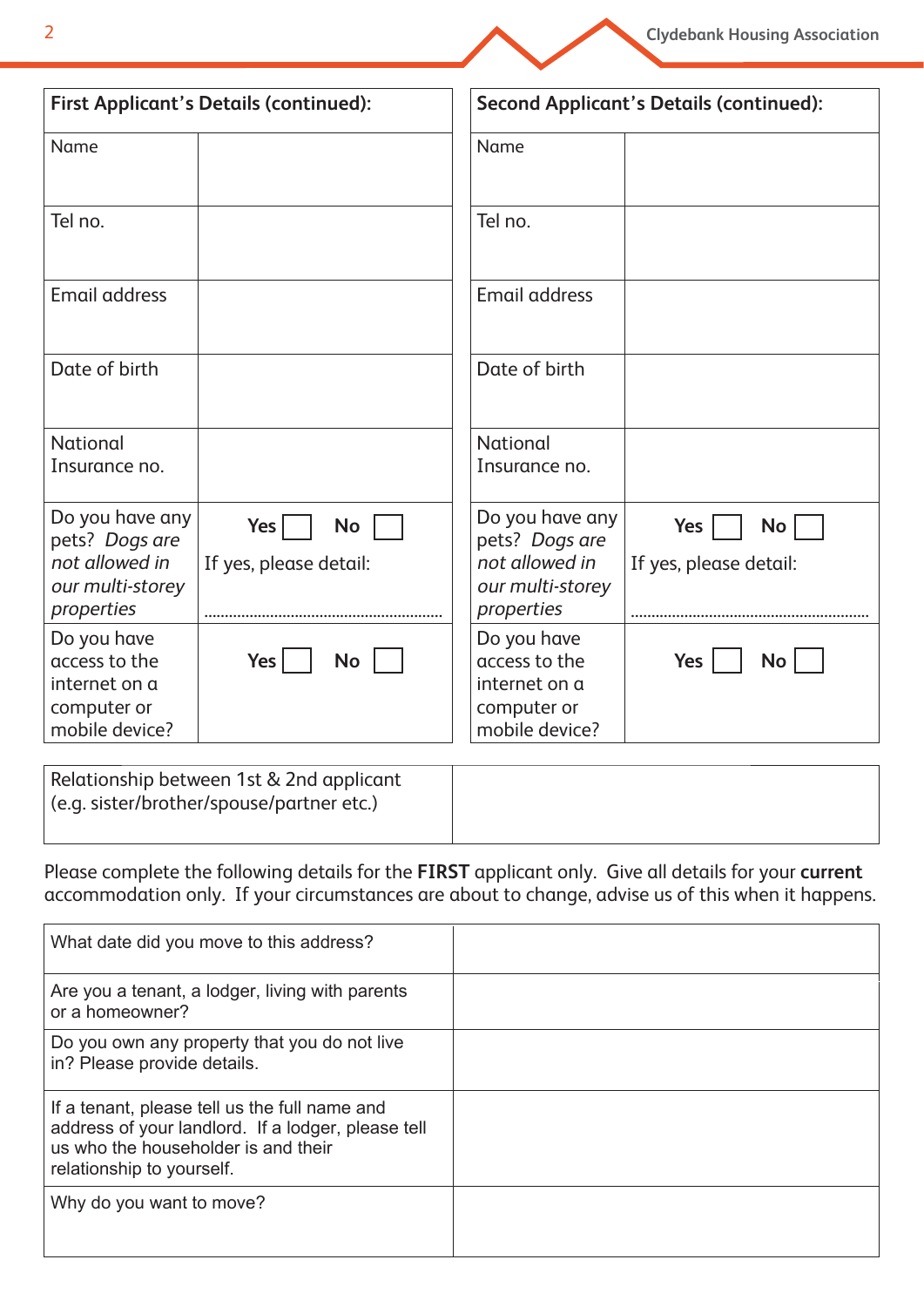

2) Please now tell us what your living circumstances have been in the last 5 years, before you moved to your current address.

| Address of where you<br>lived | Name and address of landlord or owner<br>of property | From | To |
|-------------------------------|------------------------------------------------------|------|----|
|                               |                                                      |      |    |
|                               |                                                      |      |    |
|                               |                                                      |      |    |
|                               |                                                      |      |    |
|                               |                                                      |      |    |

#### 3) **Current Household Details**

Please give full details of everyone who stays in the same house with you. Please include your own details in row 1. This information is essential to calculate any points you are entitled to. If your children do not live with you permanently we will require proof of a minimum of 50% access.

| <b>Name</b> | <b>Date of Birth</b> | <b>Sex</b> | Relationship to You   Moving with | You (Yes/No) |
|-------------|----------------------|------------|-----------------------------------|--------------|
| 1.<br>(You) |                      | Male       | Self                              | Yes          |
| 2.          |                      | Male       |                                   | Yes          |
| 3.          |                      | Male       |                                   | Yes          |
| 4.          |                      | Male       |                                   | Yes          |
| 5.          |                      | Male       |                                   | Yes          |
| 6.          |                      | Male       |                                   | Yes          |
| 7.          |                      | Male       |                                   | Yes          |

#### 4) **Details of Present Accommodation**

| How many bedrooms are there at your present address? |            |                 |
|------------------------------------------------------|------------|-----------------|
| Do you live in a bedsit?                             | <b>Yes</b> | No <sub>1</sub> |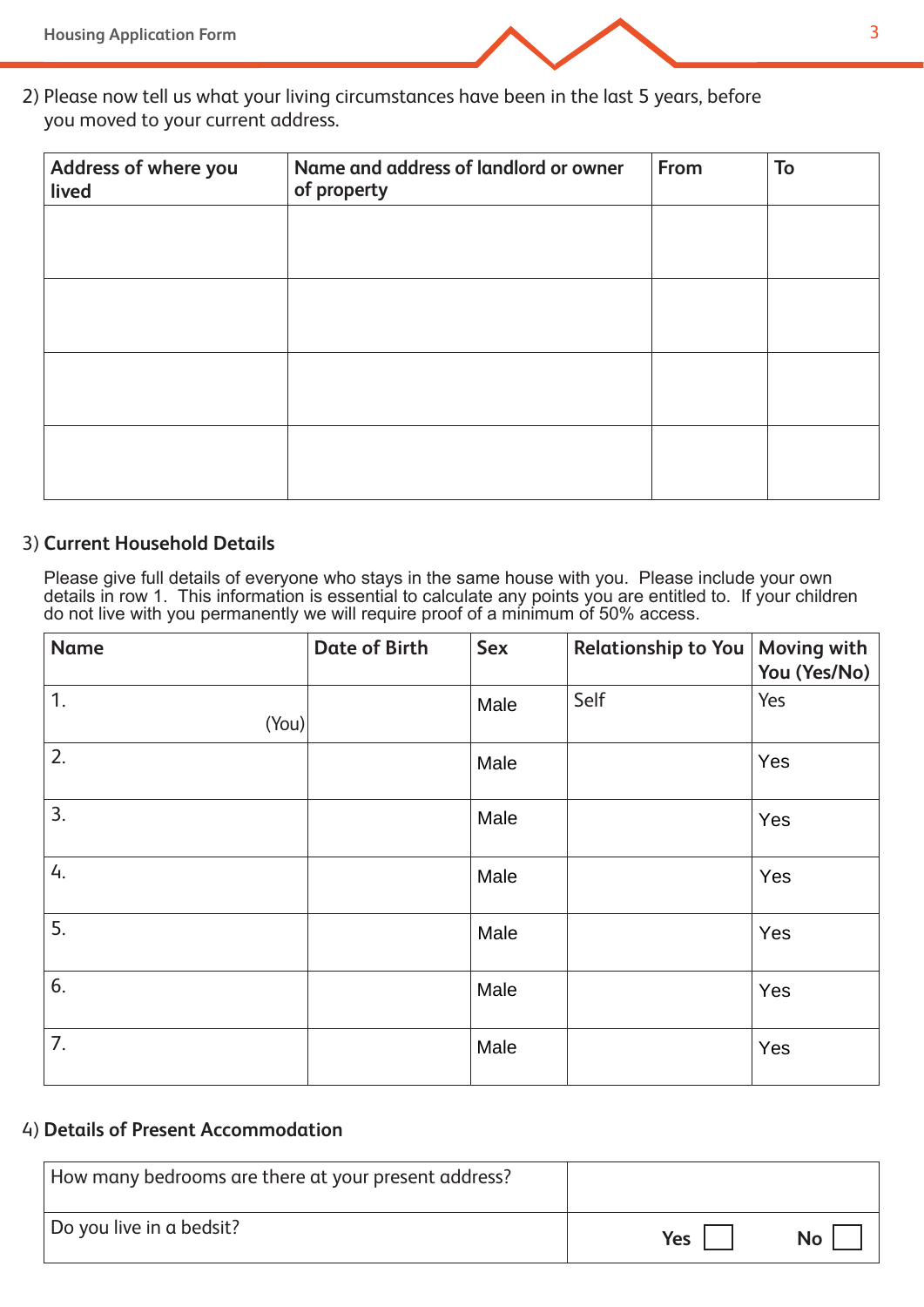

**Clydebank Housing Association**

| Does your accommodation have the following available for your use? |     | (please tick) |  |
|--------------------------------------------------------------------|-----|---------------|--|
|                                                                    | Yes | <b>No</b>     |  |
| Inside toilet, hot water, shower or bath, kitchen facilities       |     |               |  |
| If no, please detail.                                              |     |               |  |

## 5) **Accomodation Required**

| Please tick the type of properties you are interested in                                  | (please tick) |            |  |
|-------------------------------------------------------------------------------------------|---------------|------------|--|
|                                                                                           | <b>Yes</b>    | <b>No</b>  |  |
| Flat                                                                                      |               |            |  |
| Multi storey flat (see enclosed leaflet)                                                  |               |            |  |
| Tenement                                                                                  |               |            |  |
| 4-in-a-block                                                                              |               |            |  |
| Maisonette                                                                                |               |            |  |
| House                                                                                     |               |            |  |
| If yes to flat/tenement, please tick floor levels<br>acceptable to you<br>Ground  <br>1st | 2nd           | 3rd<br>4th |  |
| If yes to multi storey flat, what is the highest level you would<br>consider?             | 1             |            |  |

| Do you need any of the following?                                                                                            | (please tick) |           |
|------------------------------------------------------------------------------------------------------------------------------|---------------|-----------|
|                                                                                                                              | Yes           | <b>No</b> |
| 1 bedroom amenity housing (for over 60 years old or those<br>with medical conditions who require this type of accommodation) |               |           |
| 1 bedroom ambulant disabled housing (for people who use a<br>wheelchair outdoors only)                                       |               |           |
| Wheelchair housing (adapted housing for wheelchair users)                                                                    |               |           |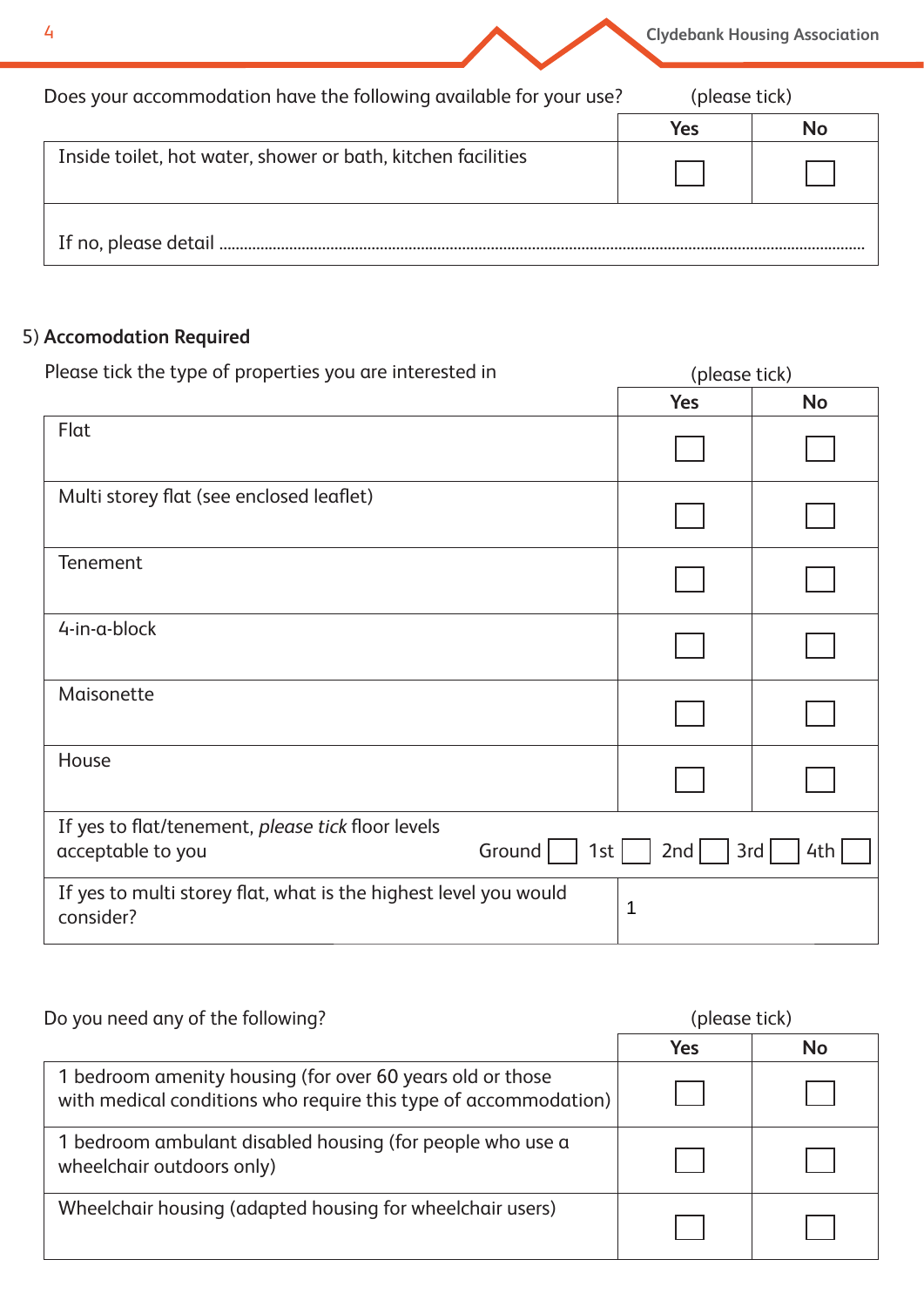

Please give any further comments if it is ESSENTIAL for you to have certain amenities (e.g. garden, particular type of heating). Please note you will only be considered for properties containing the amenities you have stated.

#### **Other Relevant Information** 6)

Please state if you have any other needs in relation to your current home or the type of property you require. If you have a longstanding and serious medical condition, which is being made worse by your housing situation, please complete our Medical Assessment Form. If you are homeless record that here. You will then be asked to call for an interview to provide further information.

| Are you a member of the Management Committee or staff of the<br>Association or have you been in the last 12 months?                                                          | Yes        | <b>No</b> |
|------------------------------------------------------------------------------------------------------------------------------------------------------------------------------|------------|-----------|
|                                                                                                                                                                              |            |           |
| As far as you know, are you related to a current or past (last 12 months)<br>member of the Management Committee or staff of the Association?                                 | Yes        | <b>No</b> |
|                                                                                                                                                                              |            |           |
| 7) Sex Offenders Act 1997<br>Are you or anyone in this application required to register with the Police<br>under the Sex Offenders Act 1997?<br>8) Your Views on Our Service | <b>Yes</b> | No        |
|                                                                                                                                                                              |            |           |
| We value your opinion so occasionally we may ask for your views<br>on the service we provide to you. Is this ok?                                                             | Yes        | <b>No</b> |
| Would you be interested in becoming a member of a focus group which<br>may discuss policies which affect you, such as our Allocations Policy?                                | <b>Yes</b> | No        |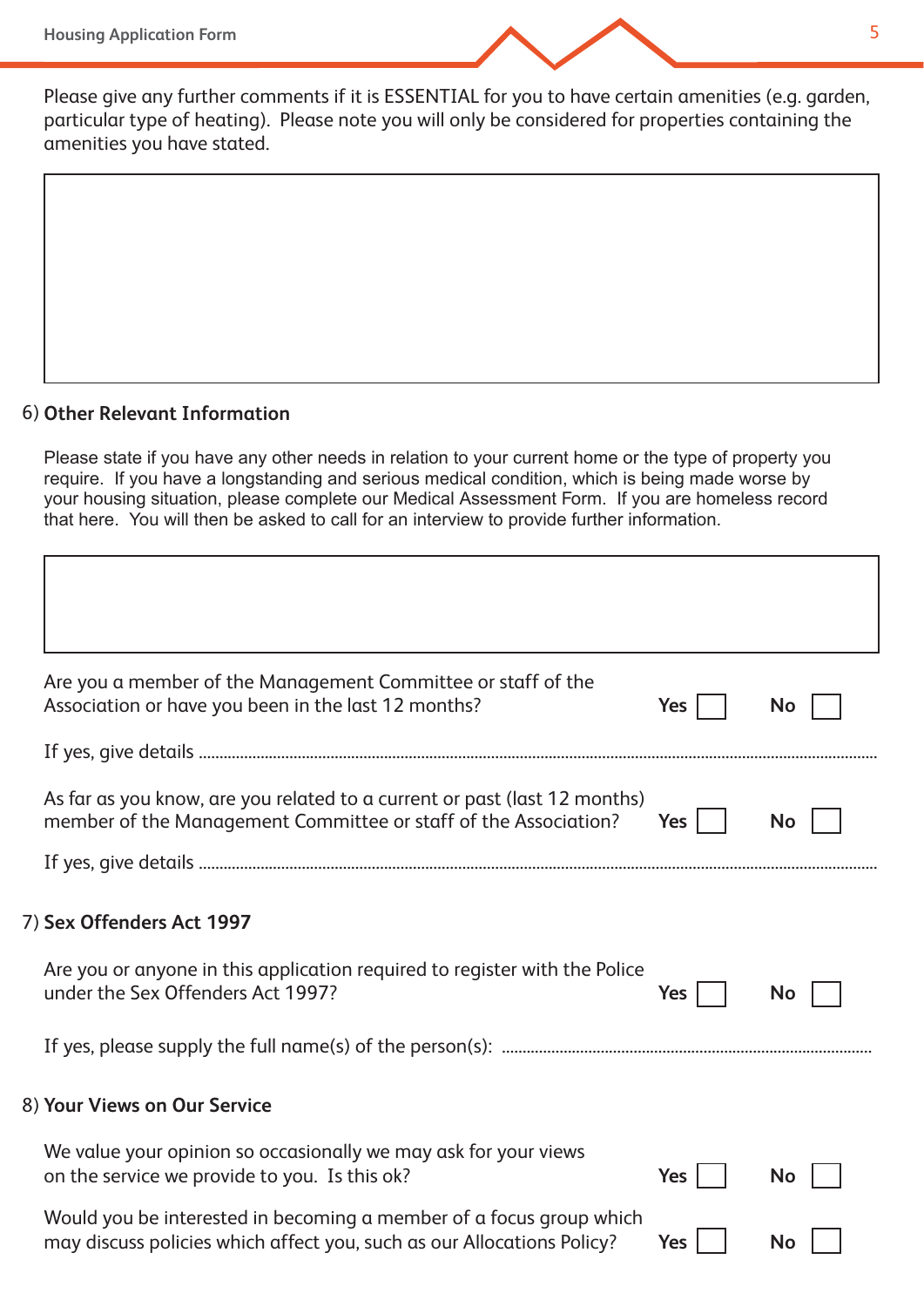

#### **Areas Covered by Clydebank Housing Association**

Please find below a map of the majority of areas covered by Clydebank Housing Association. You can select which areas you wish to be considered for on the table on page 7. We code each area/ street as shown on the table and have marked these codes on the map below to assist you in your selection. More detailed information can be found on our website **clydebank-ha.org.uk/chaproperties**. Please note this map is for illustration purposes only and is not to scale.

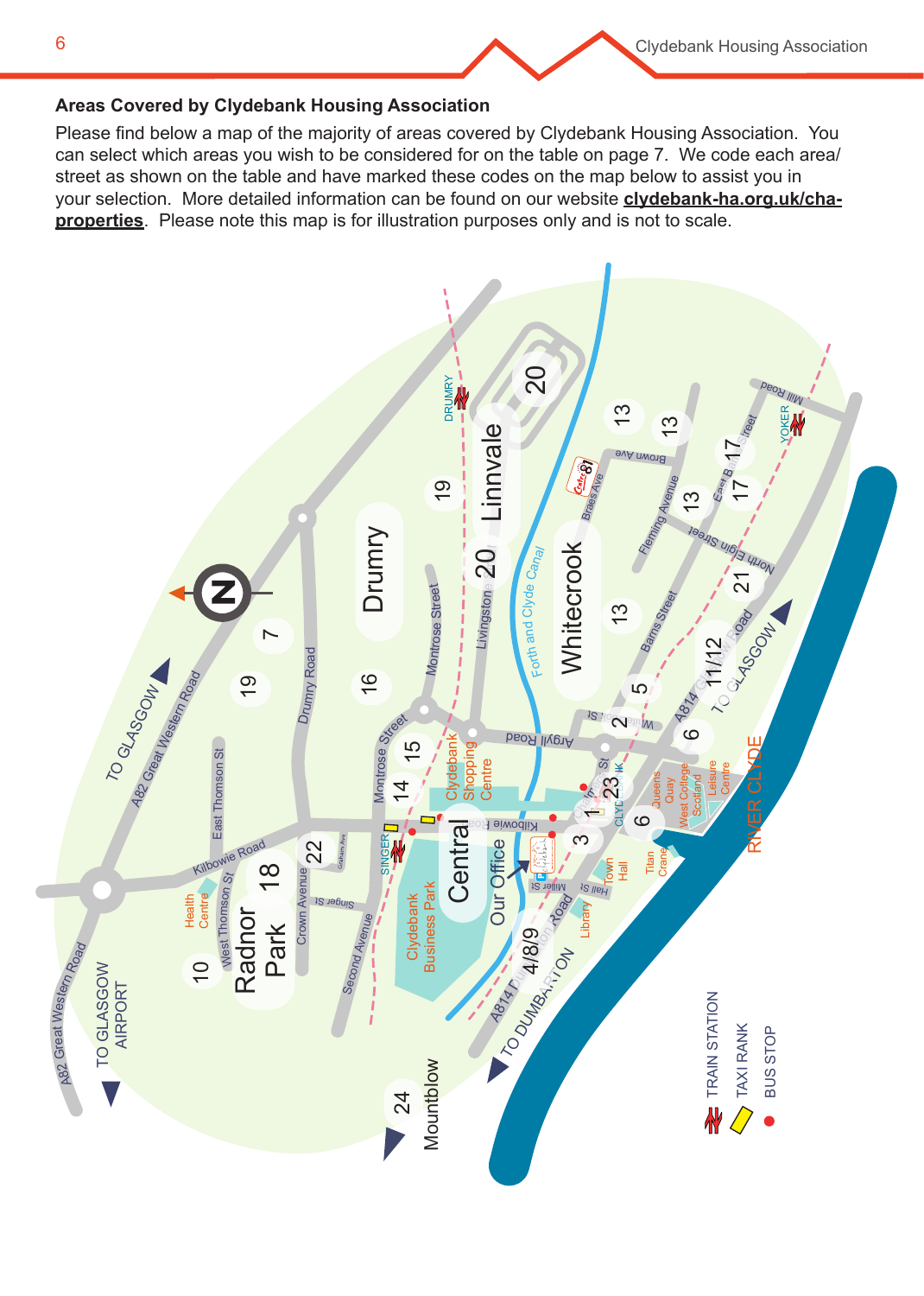

#### **Selection of areas you wish to be considered for**

Please tick any streets you wish to be considered for. The less streets you tick the less likely it is that we will be able to offer you suitable housing. **You will be put on the waiting list for all streets/ areas you select.** You will not be put on the waiting list for any areas you have not ticked. For your information, we have listed the number of properties we have in each street.  $\blacksquare$  We do not have every property size in every street.

### **Please tick here if you wish to be considered for ALL of our properties**

| Map<br>Code | Linnvale - mixture of properties |                | Map<br>Code | Central                         |                 |
|-------------|----------------------------------|----------------|-------------|---------------------------------|-----------------|
| 20          | Attlee Avenue (some new build)   | 54             | 4/8/9       | Dumbarton Road - flats          | 41              |
| 20          | <b>Attlee Place</b>              | 18             | 11/12       | Glasgow Road - flats            | 65              |
| 20          | <b>Bevin Avenue</b>              | 3              | 6           | Bon Accord Square - flats       | 33              |
| 20          | <b>Cripps Avenue</b>             | $\overline{2}$ | 6           | <b>Cart Street - flats</b>      | 40              |
| 20          | Dalton Avenue (some new build)   | 16             | 6           | Queens Quay - flats (new build) | 37              |
| 20          | <b>Greenwood Quadrant</b>        | 5              | 3           | Kilbowie Road - flats           | 20              |
| 20          | Jowitt Avenue                    | $\overline{2}$ | 1           | Alexander Street - flats        | 30              |
| 20          | <b>Kirkwood Avenue</b>           | 67             | 14          | Bannerman Place - amenity       | 28              |
| 20          | <b>Kirkwood Quadrant</b>         | $\overline{2}$ | 15          | Bannerman Place - flats         | 18              |
| 20          | <b>Livingstone Street</b>        | 8              | 15          | <b>Cumbrae Court - flats</b>    | $\overline{7}$  |
| 20          | <b>McNeil Avenue</b>             | 5              | 15          | <b>Montrose Street - flats</b>  | $6\phantom{1}6$ |
| 20          | <b>Morrison Quadrant</b>         | 5              | 22          | Crown Avenue - flats            | 22              |
| 20          | <b>Shinwell Avenue</b>           | 8              | 22          | <b>Graham Avenue - flats</b>    | 44              |
| 20          | <b>Silkin Avenue</b>             | $\overline{1}$ | 23          | Hume Street - flats             | 24              |
| 20          | <b>Strauss Avenue</b>            | $\overline{4}$ | 10          | Janetta Street                  | $\overline{4}$  |
| 20          | <b>Westwood Quadrant</b>         | 19             | 24          | <b>Barrie Quadrant</b>          |                 |

| Map<br>Code  | Central                         |                |  |
|--------------|---------------------------------|----------------|--|
| 4/8/9        | Dumbarton Road - flats          | 41             |  |
| 11/12        | Glasgow Road - flats            | 65             |  |
| 6            | Bon Accord Square - flats       | 33             |  |
| 6            | <b>Cart Street - flats</b>      | 40             |  |
| 6            | Queens Quay - flats (new build) | 37             |  |
| 3            | Kilbowie Road - flats           | 20             |  |
| $\mathbf{1}$ | Alexander Street - flats        | 30             |  |
| 14           | Bannerman Place - amenity       | 28             |  |
| 15           | <b>Bannerman Place - flats</b>  | 18             |  |
| 15           | <b>Cumbrae Court - flats</b>    | $\overline{7}$ |  |
| 15           | <b>Montrose Street - flats</b>  | 6              |  |
| 22           | Crown Avenue - flats            | 22             |  |
| 22           | Graham Avenue - flats           | 44             |  |
| 23           | Hume Street - flats             | 24             |  |
| 10           | <b>Janetta Street</b>           | $\overline{4}$ |  |
| 24           | <b>Barrie Quadrant</b>          | $\overline{1}$ |  |

| Map<br>Code | Whitecrook                       |                | Map<br>Code    | Radnor Park ****            |         |
|-------------|----------------------------------|----------------|----------------|-----------------------------|---------|
| 2           | <b>Whitecrook Street - flats</b> | 41             | 18             | Castle View - multi storey  | 56      |
| 5           | <b>Forth Street - flats</b>      | 22             | 18             | Cowal View - multi storey   | 55      |
| 13          | Ian Smith Court - flats          | 34             | 18             | Erskine View - multi storey | 56      |
| 13          | <b>King Street</b>               | 1              | 18             | Lennox View - multi storey  | 56      |
| 13          | Fleming Avenue - flats           | 8              | 18             | Leven View - multi storey   | 56      |
| 17          | <b>Bell Street</b>               | 23             | 18             | Lomond View - multi storey  | 56      |
| 17          | <b>East Barns Street</b>         | $\overline{2}$ | 18             | Lusset View - multi storey  | 56      |
| 17          | <b>McGregor Street</b>           | 9              |                |                             |         |
| 17          | <b>White Street</b>              | $\overline{4}$ | Map<br>Code    | Drumry                      |         |
| 21          | John Knox Street - flats         | 1              | $\overline{7}$ | Jean Armour Drive - flats   | 23      |
| 13          | <b>Brown Avenue</b>              | 1              | 19             | <b>Riddell Street</b>       |         |
|             |                                  |                | 1 <sup>C</sup> | $M$ olfort Court            | $\circ$ |

| Map<br>Code | Mountblow                      |  | $\overline{A}$ $\cap$<br>7 U | <b>West Thomson Street</b> |  |
|-------------|--------------------------------|--|------------------------------|----------------------------|--|
| 24          | .<br>Lilac Avenue <sub>-</sub> |  | 19                           | <b>Onslow Road</b>         |  |

| Map<br>Code | Radnor Park ****            |    |  |
|-------------|-----------------------------|----|--|
| 18          | Castle View - multi storey  | 56 |  |
| 18          | Cowal View - multi storey   | 55 |  |
| 18          | Erskine View - multi storey | 56 |  |
| 18          | Lennox View - multi storey  | 56 |  |
| 18          | Leven View - multi storey   | 56 |  |
| 18          | Lomond View - multi storey  | 56 |  |
| 18          | Lusset View - multi storey  | 56 |  |

| Map<br>Code | Drumry                     |    |  |
|-------------|----------------------------|----|--|
|             | Jean Armour Drive - flats  | 23 |  |
| 19          | <b>Riddell Street</b>      | 1  |  |
| 16          | <b>Melfort Court</b>       | 8  |  |
| 10          | <b>West Thomson Street</b> |    |  |
| 19          | <b>Onslow Road</b>         |    |  |

\*\*\*\* Information regarding our Radnor Park multi storey flats: We generally do not let these properties to applicants with children under 12 years of age, as they have been deemed an unsuitable environment for young children.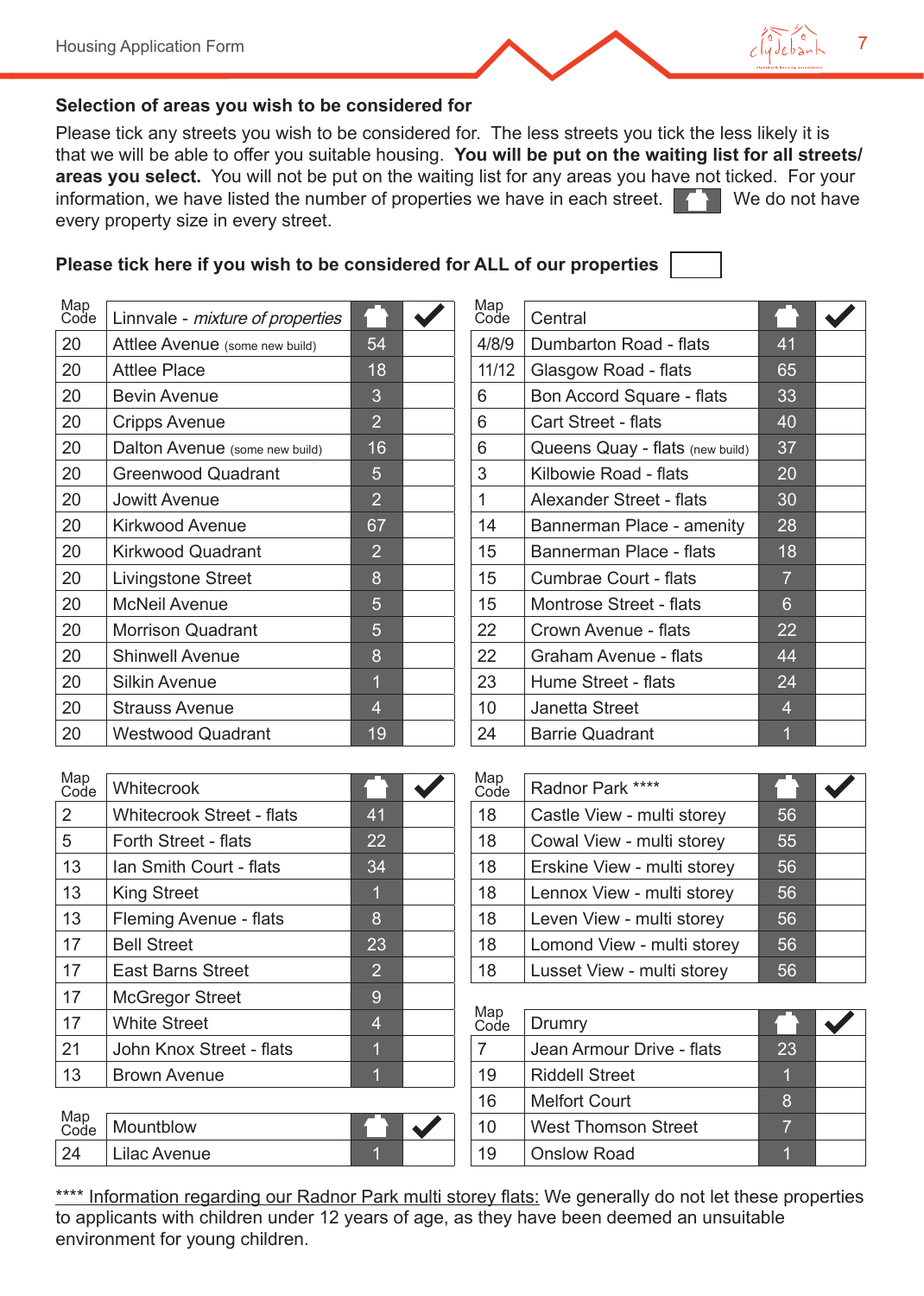#### **Low Cost Home Ownership** 9)

From time to time, we have shared ownership flats available for offer on a part rent, part mortgage basis. If you are in a position to consider buying and would be interested in joining the Reserve List for shared ownership properties, please request a Reserve List Form from our office.

#### 10) **Declaration**

I certify that the information contained in this application form is true to the best of my knowledge. I agree to notify you in writing of any change to the information given by me, as this may affect my position on the waiting list.

I understand that any false or misleading information given or relevant information withheld now or at any time may result in any tenancy granted being terminated or my application being suspended.

I understand that Clydebank Housing Association Ltd may make enquiries regarding any current or former tenancies I have held. I agree that Clydebank Housing Association Ltd may make enquiries regarding any tenancy related support needs I have.

I understand that my information, including my name and address, can be used for statistical purposes by Clydebank Housing Association Ltd and other local housing providers.

I understand that the information I have provided will be treated as confi dential. The information I have provided is covered by up-to-date Data Protection legislation and it will be processed as per the Fair Processing Notice on page 11. Clydebank Housing Association Ltd will not discuss this information with any third party unless I have given written permission to do so.

|          | Signature (First Applicant): please type name* |          | Signature (Second Applicant): please type name* |
|----------|------------------------------------------------|----------|-------------------------------------------------|
|          |                                                |          |                                                 |
| Address: |                                                | Address: |                                                 |
|          |                                                |          |                                                 |
|          |                                                |          |                                                 |
| Date:    | (dd/mm/yyyy)                                   | Date:    | (dd/mm/yyyy)                                    |

#### **Please now read the information on pages 9 and 10 overleaf and complete as you wish.**

Please return the completed form by email or post as follows:

**Email to:** applications@clydebank-ha.org.uk\*. You will receive an automated acknowledgement. \* Please note you will be asked to sign your application prior to any offer of housing.

**Post to:** Clydebank Housing Association Ltd, 77-83 Kilbowie Road, Clydebank G81 1BL. Postage information is contained within the "You and Your Application" booklet. It will cost more to send in a large envelope.

**Appeal:** Applicants not satisfi ed with the way their application has been dealt with may appeal in writing to the Housing Services Sub Committee. Applicants can ask for a copy of the Association's Complaints Handling Procedure or download it from our website. This explains how to make a complaint.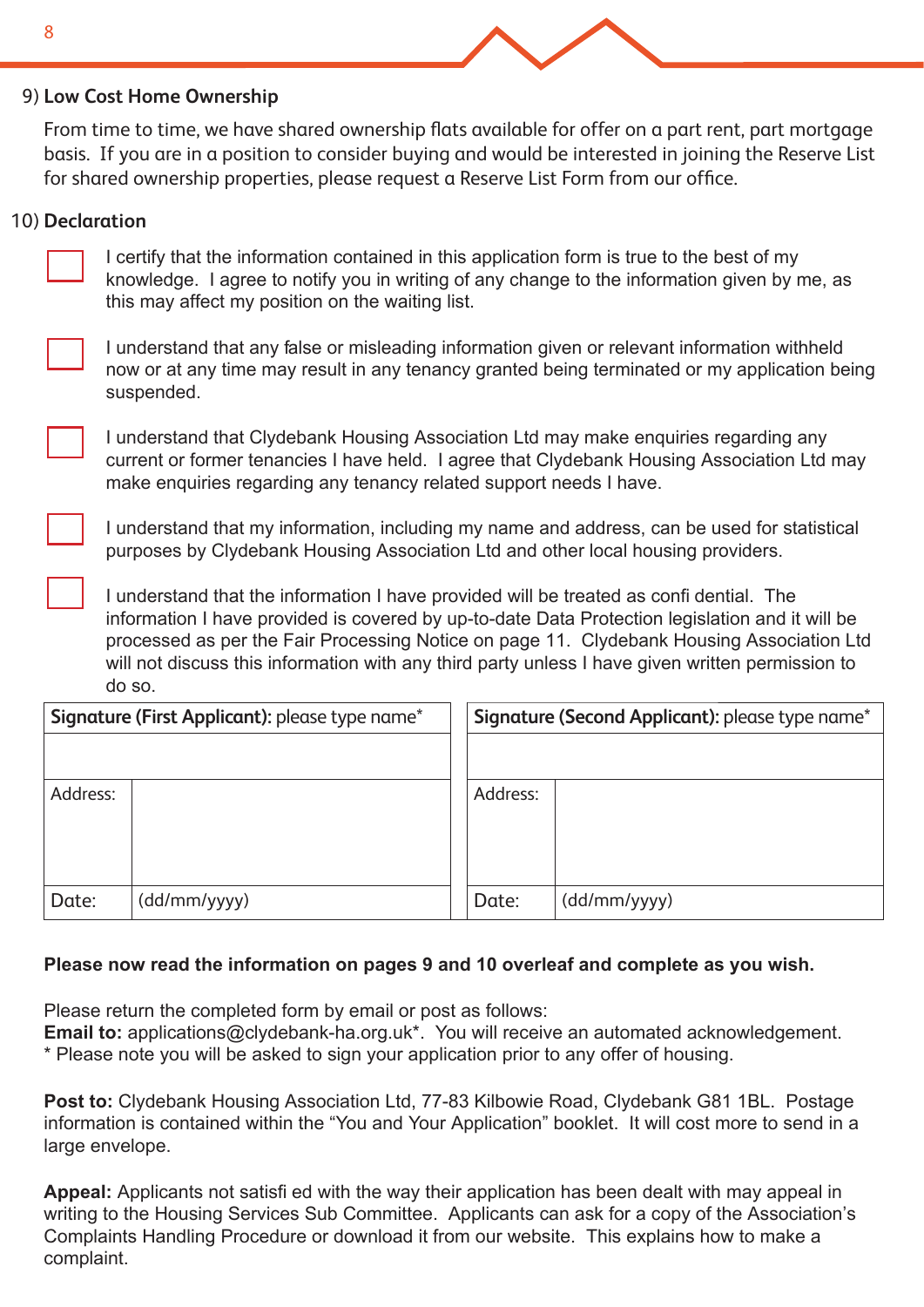

## Equal Opportunities Questionnaire

## Clydebank Housing Association aims to ensure a commitment to equal opportunities.

All applicants are asked to complete this form which will be used only for the purposes of equal opportunities monitoring. Your application for housing will not be affected if you do not complete this part.

Please tick as appropriate.

| $\overline{\phantom{a}}$ | Are you: | Male | Female |  |
|--------------------------|----------|------|--------|--|
|--------------------------|----------|------|--------|--|

2. Do you consider yourself to have a disability. By this we mean a condition which has a long term and substantial effect on your ability to carry out normal day to day activities?

|                            | Yes | No                       |  |
|----------------------------|-----|--------------------------|--|
| If yes, it is:             |     |                          |  |
| Physical                   |     | Mental III-Health        |  |
| <b>Learning Disability</b> |     | <b>Visual Impairment</b> |  |
| <b>Hearing Impairment</b>  |     | Other                    |  |

Please specify .............................................................................

3. How would you describe the ethnic origin of your household?

| White:                                          | Pakistani                                    |  |
|-------------------------------------------------|----------------------------------------------|--|
| Scottish                                        | Bangladeshi                                  |  |
| <b>Other British</b>                            | Chinese                                      |  |
| Irish                                           | Any other Asian background                   |  |
| Gypsy/traveller                                 | <b>Black, Black Scottish, Black British:</b> |  |
| Polish                                          | Caribbean                                    |  |
| Any other white background                      | African                                      |  |
| Mixed or multiple ethnic<br>background          | Any other black background                   |  |
|                                                 | <b>Other ethnic background:</b>              |  |
| Asian, Asian Scottish, Asian<br><b>British:</b> | Arab, Arab Scottish or Arab British          |  |
| Indian                                          | Any other group                              |  |
|                                                 |                                              |  |

9

Thank you for your co-operation.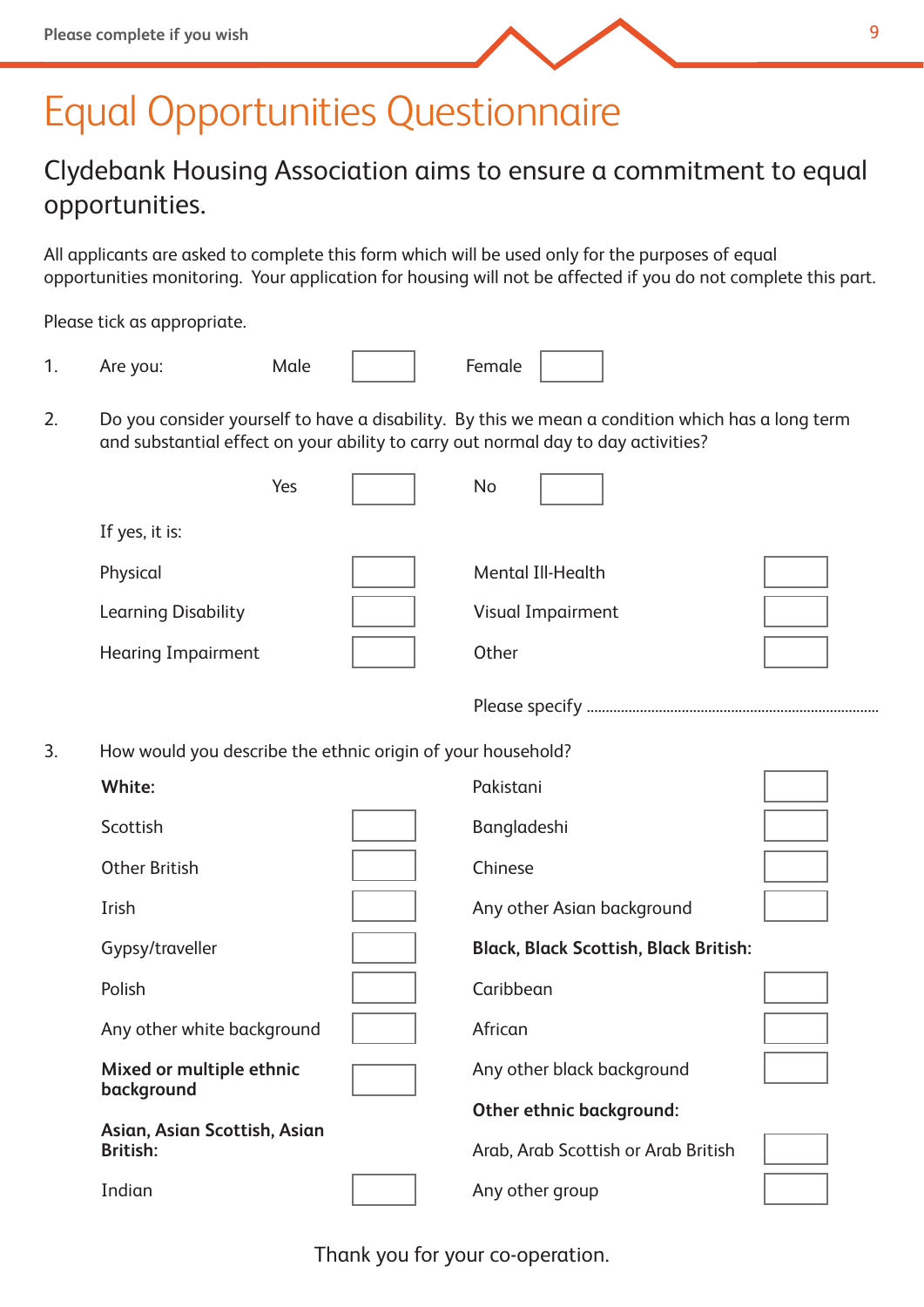## Do you need information in a different way?

We are able to provide information in different formats to applicants with disabilities. Please select which format you prefer.

**Complete if required**

1. Do you have a medical condition or poor eyesight which means you require information in a larger than normal size? If yes, please select which size (please circle):

|    | 18pt         | $20pt$ 22pt $\Box$ 24pt $\Box$                                                           |             | 26pt |
|----|--------------|------------------------------------------------------------------------------------------|-------------|------|
|    | print.       | Information which is not available on computer / disk will be photocopied to enlarge the |             |      |
|    |              |                                                                                          | Please tick |      |
| 2. |              | I would prefer information on audio CD.                                                  |             |      |
| 3. |              | I would prefer all information by email.                                                 |             |      |
| 4. |              | I would prefer all information in Braille.                                               |             |      |
| 5. |              | I would prefer all information in another language.                                      |             |      |
|    |              |                                                                                          |             |      |
| 6. |              | I require a Sign Language interpreter:                                                   |             |      |
|    | $\alpha$ )   | <b>British Sign language</b>                                                             |             |      |
|    | b)           | Sign Supported language                                                                  |             |      |
|    | $\mathsf{C}$ | Lip Speaker                                                                              |             |      |
| 7. |              |                                                                                          |             |      |

...........................................................................................................................................................................................................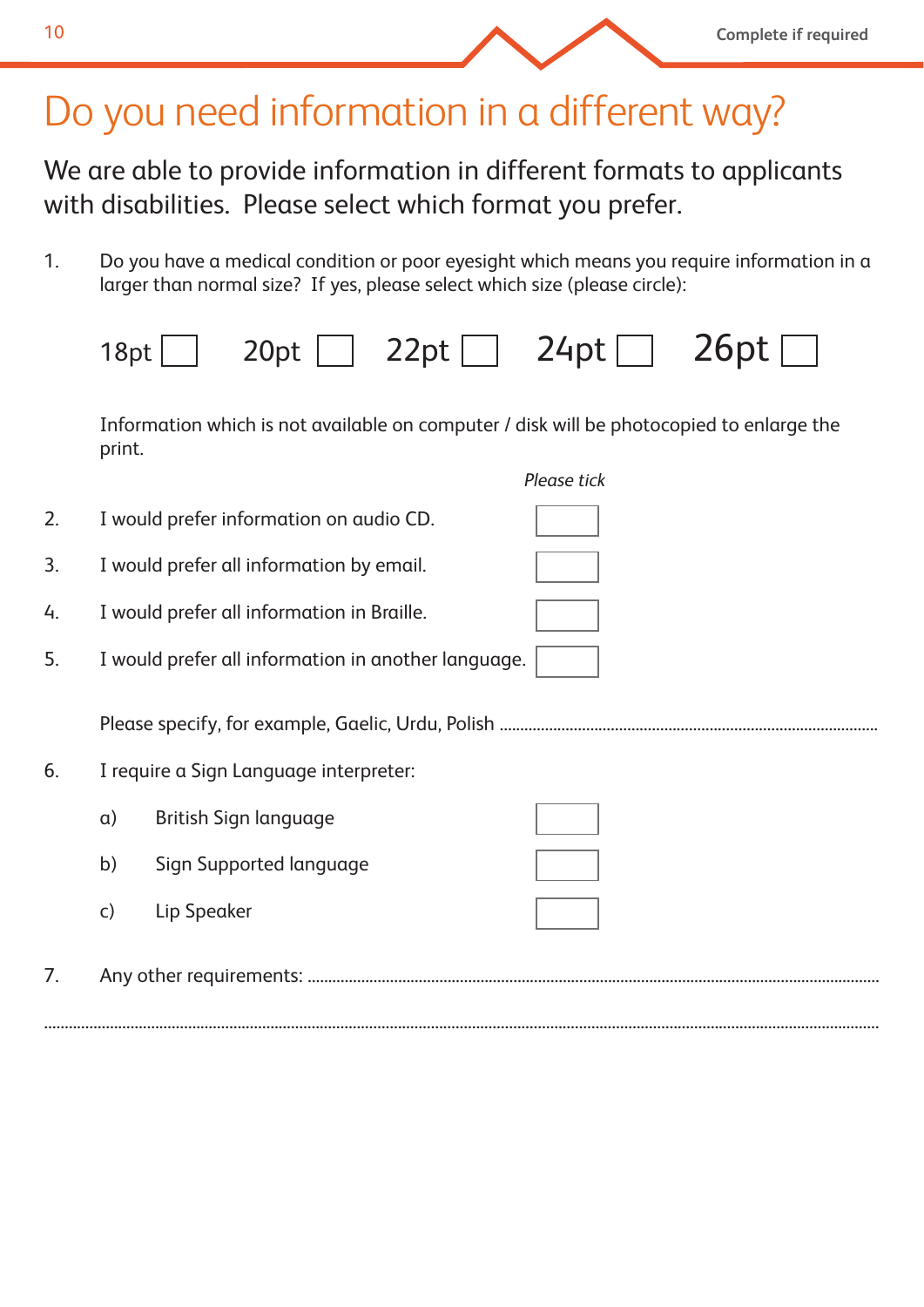## Fair Processing Notice: how we use your information

Clydebank Housing Association is known as "Controller" of the personal data provided to us and is required to make sure all personal information is handled and kept carefully in line with General Data Protection Regulations (GDPR).

We may collect the following personal information about you:

- Personal details: name, addresses, date of birth
- Contact details: home phone number, mobile phone number, and email address
- Further details: NI number, gender, ethnicity, disability, medical details, marital status, signature
- Household composition: details of existing accommodation arrangements and family members seeking accommodation with applicant

We need to know your personal data to provide you with the housing services you have engaged with to us to provide, and to communicate effectively with all data subjects as required by the Scottish Housing Regulator.

We will not collect any personal data from you that we do not need.

We need your personal information to allow us to be able to:

- Process and manage housing applications
- Sign up new tenants to suitable properties
- Meet our legal obligations including information we have to provide to regulators and statutory authorities
- Adhere to statutory regulation and providing yearly returns and statistics
- Reply to enquiries and contact all customers when requires
- Issue satisfaction surveys, newsletters and service information

#### **Sharing your information**

All personal data we process is processed by our staff in the UK.

Other than reference requests to your previous landlords with whom we would have to provide the name, address and tenancy dates you included in your application in order for them to provide us with the required information, we will not share your personal information.

We do not give anyone else access to your information in return for payment, for their marketing or commercial purposes.

#### **Contractors and suppliers**

We may share your personal information with our suppliers who provide a service to you, or who provide services on our behalf. The data shared is the specific information the supplier requires to carry out their task, as well as any information that ensure we fulfil our health and safety obligations to the people carrying out the task. We may share this information with the following organisations:

- Printing and mail distribution
- Customer surveys
- Document storage and archive scanning

#### **Power of Attorney**

If you wish anyone to deal with your affairs on your behalf please find specific consent form for this on our website or request this from the office. This allows you to request a named person permission to discuss specific or all of your personal data with the Association as required.

We will not share your personal information with anyone who claims to represent you unless we are satisfied that you have appointed them or they act in some recognised official capacity. There may be a delay to us dealing with requests whilst we confirm the caller's identity, or check that we have your approval to deal with them.

#### **Violent or abusive behaviour**

If you are violent or abusive to Clydebank Housing Association staff, customers or other residents, we may decide to place a "warning marker" on your customer record in order to protect Clydebank Housing Association colleagues.

If we do this, we will write and tell you why and you will have the right to appeal against our decision as per our Unacceptable Behaviour Policy. We will share this information with our partners, for example our contractors or the Fire & Rescue Service in order to protect their colleagues too.

#### **How we store your personal information**

We are committed to holding your personal information securely. This means only those of our colleagues and contractors that need to see it have access.

Unless you pay our bills using direct debit we will not usually retain your payment details. Whoever pays your bills will have to give us the payment card details each time they make a payment.

If we store your personal information and can do so solely on computers we will, however there will be cases where we have paper

copies instead, or in addition to this. All computers are kept in secure location and are password protected, with unusual and unauthorised access monitored by specialist auditing software and our electronic files kept on shared network accessed by our computers are controlled by strict access permissions so data is only available to those who need to use it. Paper files containing personal or sensitive information will be kept in locked drawers, cabinets or rooms.

Our computer systems are located in our offices in Clydebank but we occasionally may use computers (including laptops and tablets) offsite, however they will at all times remain secure and under our control.

We will keep your personal details for no longer than necessary. Once the information is no longer required for the lawful purpose for which it was obtained it will be destroyed. More information on the document retention schedule adopted by the Association can be found in the Nation Housing Federation's most recent guide to document retention available online at **www.housing.org. uk/resource-library/browse/documentretention-for-housing-associations**.

#### **Your rights**

If at any point you believe the information we hold is incorrect you may request to see it, have it corrected or deleted. You are entitled to request a copy of any personal data we hold of yours.

You have the right to ask us not to process all or part of the personal information we have received, however we may be unable to provide our service to you if we are unable to record and process certain details.

If you wish to complain about how we have handled your data you can contact our Data Protection Officer who will investigate the matter on your behalf. If you are not satisfied with our response you may submit a formal complaint to the Information Commissioners Office.

#### Our Data Protection officer can be contacted at **dataprotection@clydebank-ha.org.uk**.

A full Fair Processing Notice including details of how we retrieve, use, share and manage data from all client groups can be found online at **http://clydebank-ha.org.uk/data**protection or by request from our office.